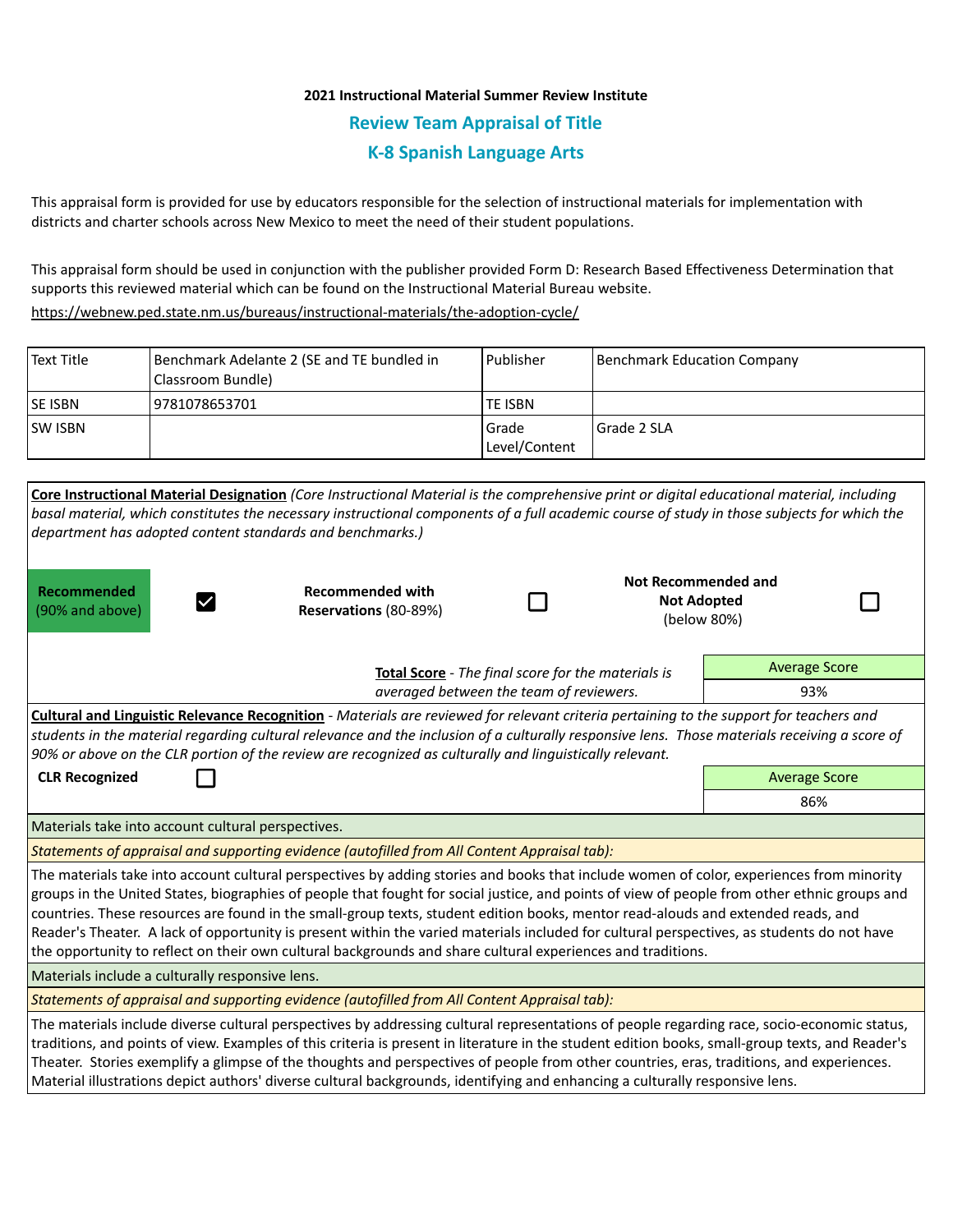**Standards Review** *- Materials are reviewed for alignment with the state adopted content standards, benchmarks and performance standards.*

Average Score

96%

Materials align with grade level SLA standards overall.

*Statements of appraisal and supporting evidence:* 

Overall, the materials align with the grade-level standards for Spanish Language Arts. Each lesson has specific objectives for students to learn within the second grade content. The materials provide multiple opportunities for students to master standards as objectives are introduced and reviewed throughout the units. Text passages, activities, and routines are established and designed to foster students' mastery of content standards. The "Benchmark Adelante Correlation to New Mexico SLA Standards - Grade 2" cites the lesson design to develop the standard being addressed.

Materials align to reading standards.

*Statements of appraisal and supporting evidence:* 

The materials align with the reading standards. The materials include a selection of texts that represent a variety of genres including poems, informative texts, and realistic fiction, among others. Each unit begins with an essential question that establishes the theme and sets the purpose for reading. Students are asked to answer questions by providing evidence from the text. These questions are based on Webb's Depth of Knowledge (DOK). Students have access to multiple texts to read, whether independently, teacher selected close readings, small group practice, or Reader's Theater activities.

Materials align to writing standards.

*Statements of appraisal and supporting evidence:* 

The materials align with the writing standards. Throughout each unit, students use the writing process to practice their writing skills and compose narrative, opinion, and informative pieces. Students have multiple opportunities to improve their writing skills by completing assignments in their Student Edition workbooks, e.g., end-of-unit research projects.

Materials align to speaking and listening standards.

*Statements of appraisal and supporting evidence:* 

The materials align with the speaking and listening standards. Students collaborate in pairs and small groups to participate in "Constructive Conversations" in which they listen to each other and ask questions for clarification when necessary. The materials also allow students to participate in research projects and create presentations, providing further opportunities to practice their speaking and listening skills. Students also have the opportunity to record themselves reading a text passage.

Materials align to language standards.

*Statements of appraisal and supporting evidence:* 

The materials align with the language standards. Students learn new vocabulary throughout the unit and apply previously-learned strategies to determine the meaning of unknown words during Word Study lessons. The materials include daily grammar lessons for students to strengthen their understanding of language and the use of proper capitalization, punctuation, and spelling. The lessons include scaffolding for students who are in need of extra support learning Spanish Language Arts.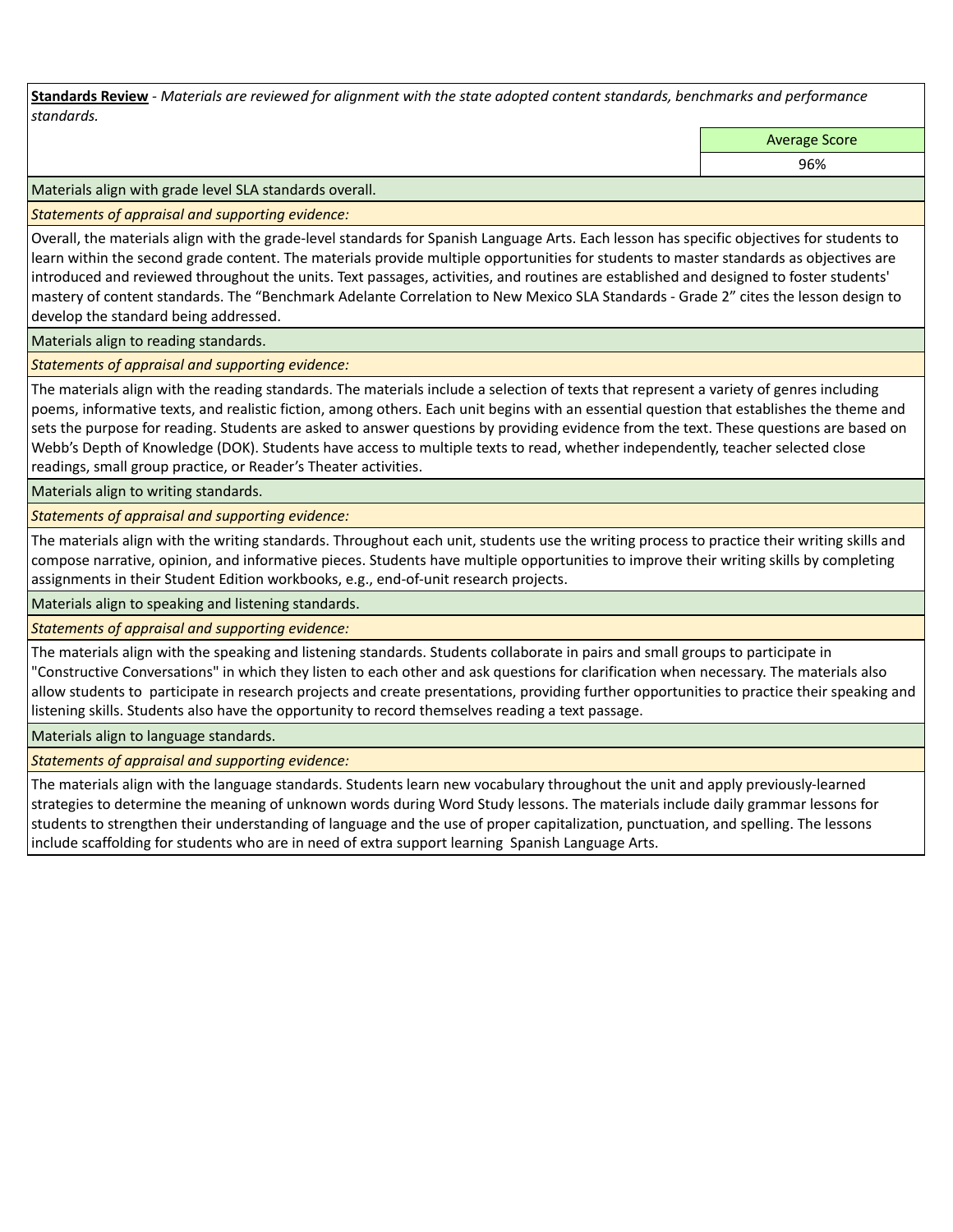**SLA Content Review** *- Materials are reviewed for relevant criteria pertaining to the support for teachers and students in the specific content area reviewed.*

Average Score

94%

Materials provide a selection and range of high-quality texts worthy of students' time and attention, exhibiting exceptional craft and thought and/or providing useful information.

*Statements of appraisal and supporting evidence:* 

The materials provide a selection and range of high-quality texts worthy of students' time and attention. The curriculum includes resources that give teachers a variety of options ranging from supplemental grammar, to spelling books, Reader's Theater, culturallyrelevant small-group texts, eBooks, and reading assignments in the student edition books. These texts are age-appropriate, address reallife and relevant situations, consider students' interests in diverse topics, and provide useful information to student learning.

Questions in the materials are high-quality text-dependent and text-specific questions. The overwhelming majority of these questions are text-specific and draw student attention to the particulars in the text.

*Statements of appraisal and supporting evidence:* 

The materials include questions that are high-quality, text-dependent, and text-specific. In the student edition books, students have the opportunity to answer questions citing evidence from texts they have read. While students work in small groups, they discuss the essential question within the unit, creating "Constructive Conversations. " Questioning strategies for particular text are presented in the end-of-unit research projects as well as in the section "AmpliarReflexionarEscribir" within the student edition books.

Materials provide scaffolding and supports to enable students' learning of Spanish language arts.

*Statements of appraisal and supporting evidence:* 

The materials provide clear scaffolding and support that enable teachers' planning and students' learning of Spanish Language Arts. Each unit in the teacher edition calibrates the learning progression in the section "Vistazo a los componentes". This overview describes the components that the students use throughout the lesson cycle. The teacher has access to a table of contents (located in the Teacher Edition), viewing learning objectives and establishing connections to Spanish language arts learning goals.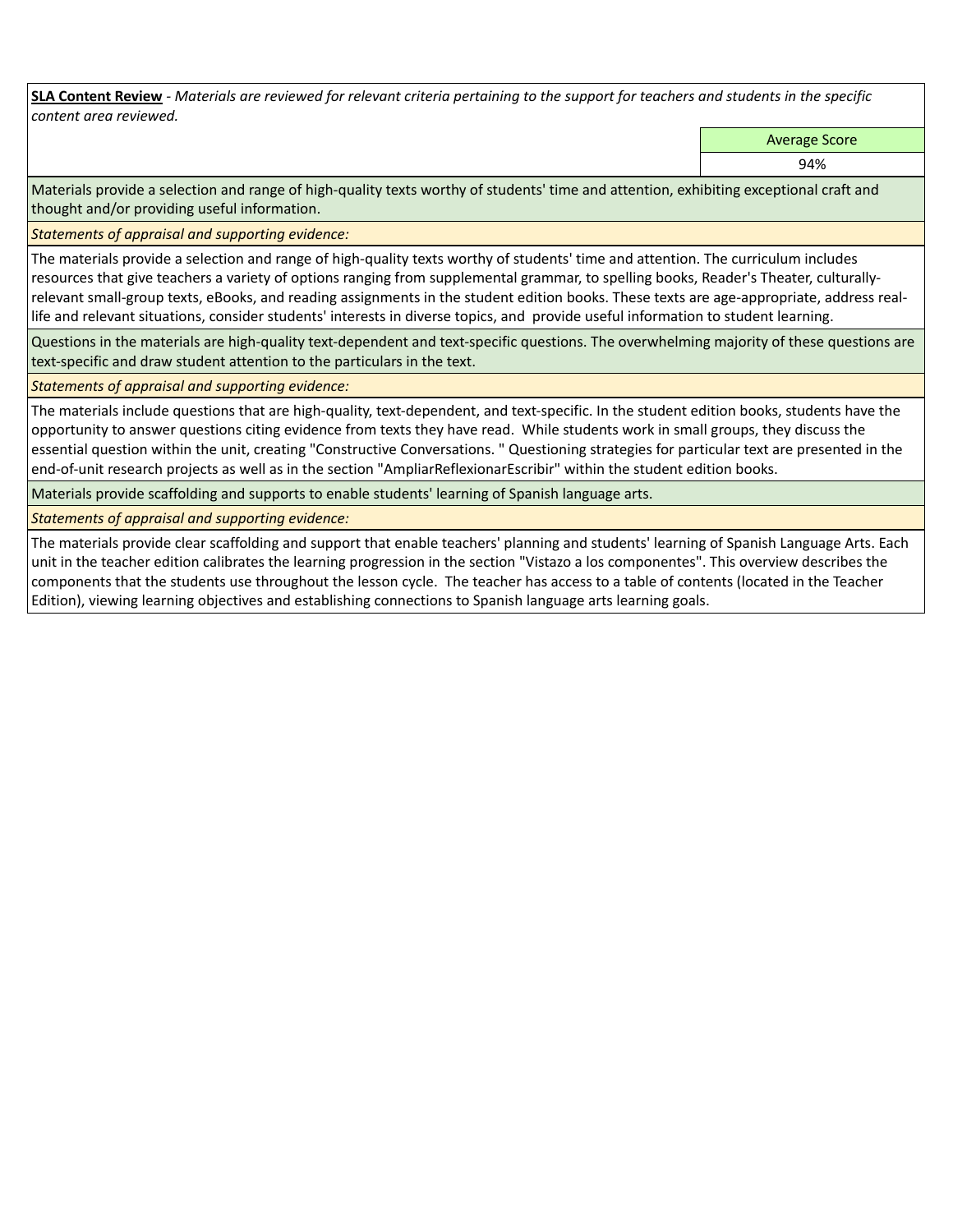**All Content Review** *- Materials are reviewed for relevant criteria pertaining to the support for teachers and students in the material regarding the progression of the standards, lesson structure, pacing, assessment, individual learners and cultural relevance.*

Average Score

84%

Materials are coherent and consistent with the standards that all students should study in order to be college and career ready.

*Statements of appraisal and supporting evidence:*

Students are provided with opportunities to fully learn all of the components of each standard. The materials allow students to build knowledge by linking and applying multiple concepts. The student edition books contain age-appropriate materials that allow students to engage with the content at any academic level. Students are provided with many opportunities to use reading, writing, listening, and speaking to address real-world situations.

Materials are well designed and take into account effective lesson structure and pacing.

*Statements of appraisal and supporting evidence:*

A weekly guide in the teacher editions includes learning objectives, such as spelling words and new vocabulary. The skills and strategies are aligned with the content standards. The layout of each daily lesson follows a predictable format. The student edition workbooks also provide a consistent layout that includes pictures and models that are supportive of student learning and engagement.

Materials support teacher planning, learning, and understanding of the standards.

*Statements of appraisal and supporting evidence:*

There is an extensive overview section at the beginning of each unit. Instructional strategies are clearly presented for the teacher in the overview for planning, learning and understanding of alignment. The teacher edition provides clear guidance for the use of ancillary materials to enhance student learning. Opportunities and suggestions for students to use technology are provided for the teacher within the daily lessons.

Materials offer teachers resources and tools to collect ongoing data about student progress on the standards.

*Statements of appraisal and supporting evidence:*

Multiple types of formative and summative assessments are provided within the materials. These include weekly and end-of-unit assessments. The materials include rubrics and scoring guidelines to be used in the evaluation of student work. Students are required to complete a final research project at the conclusion of each unit. These projects allow students to demonstrate their learning in varied ways. These include oral presentations, interviews, posters, and advertisements. However, the assessments do not indicate the objectives being evaluated. Thus, objectives do not refer back to the standardsa and a clear path to ensuring that all of the standards are assessed during the year is not present.

Materials support effective use of technology to enhance student learning.

*Statements of appraisal and supporting evidence:*

Theme-based videos are used to introduce each new unit. These videos are designed to present new vocabulary words and inspire students to participate in "Constructive Conversations". Students are also encouraged to utilize technology tools when completing their end-of-unit research projects. The weekly and end-of-unit assessments are available for students in an online format.

Materials can be easily customized for individual learners.

*Statements of appraisal and supporting evidence:* 

Each daily lesson provides strategies for differentiated instruction. These include flexible grouping and multi-sensory learning. An example of multi-sensory learning as an at-home activity includes constructing dioramas and preparing a "Stone Soup" using black beans activity. Using the intervention materials, teachers have access to multiple lessons with different approaches to meet the needs of diverse student populations. These materials are referenced within the daily lessons in the teacher edition.

Materials give all students extensive opportunities and support to explore key concepts.

*Statements of appraisal and supporting evidence:*

Each daily lesson provides opportunities for the teacher to support regular and active student participation in learning the grade-level content. Scaffolds are in place to support Spanish Language Learners. Some examples of these are visual tools, illustrations, videos, and supplementary small-group texts. The materials cultivate students' creative thinking skills by engaging them in "Constructive Conversations" about real-world issues. The guidelines that are provided in the student edition workbooks help students to express their own ideas as well as clarify the ideas expressed by others.

Materials take into account cultural perspectives.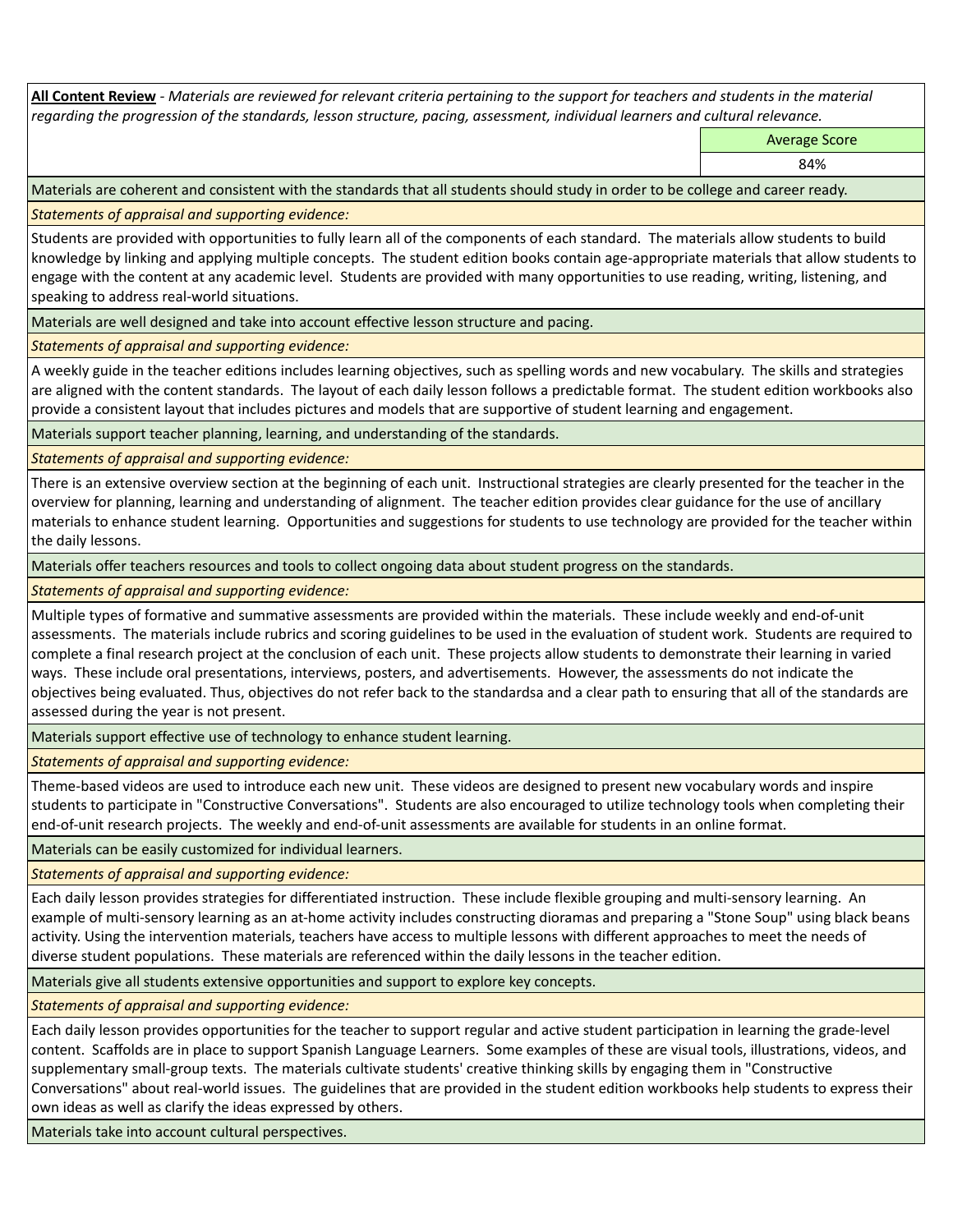*Statements of appraisal and supporting evidence:*

The materials take into account cultural perspectives by adding stories and books that include women of color, experiences from minority groups in the United States, biographies of people that fought for social justice, and points of view of people from other ethnic groups and countries. These resources are found in the small-group texts, student edition books, mentor read-alouds and extended reads, and Reader's Theater. A lack of opportunity is present within the varied materials included for cultural perspectives, as students do not have the opportunity to reflect on their own cultural backgrounds and share cultural experiences and traditions.

Materials include a culturally responsive lens.

*Statements of appraisal and supporting evidence:*

The materials include diverse cultural perspectives by addressing cultural representations of people regarding race, socio-economic status, traditions, and points of view. Examples of this criteria is present in literature in the student edition books, small-group texts, and Reader's Theater. Stories exemplify a glimpse of the thoughts and perspectives of people from other countries, eras, traditions, and experiences. Material illustrations depict authors' diverse cultural backgrounds, identifying and enhancing a culturally responsive lens.